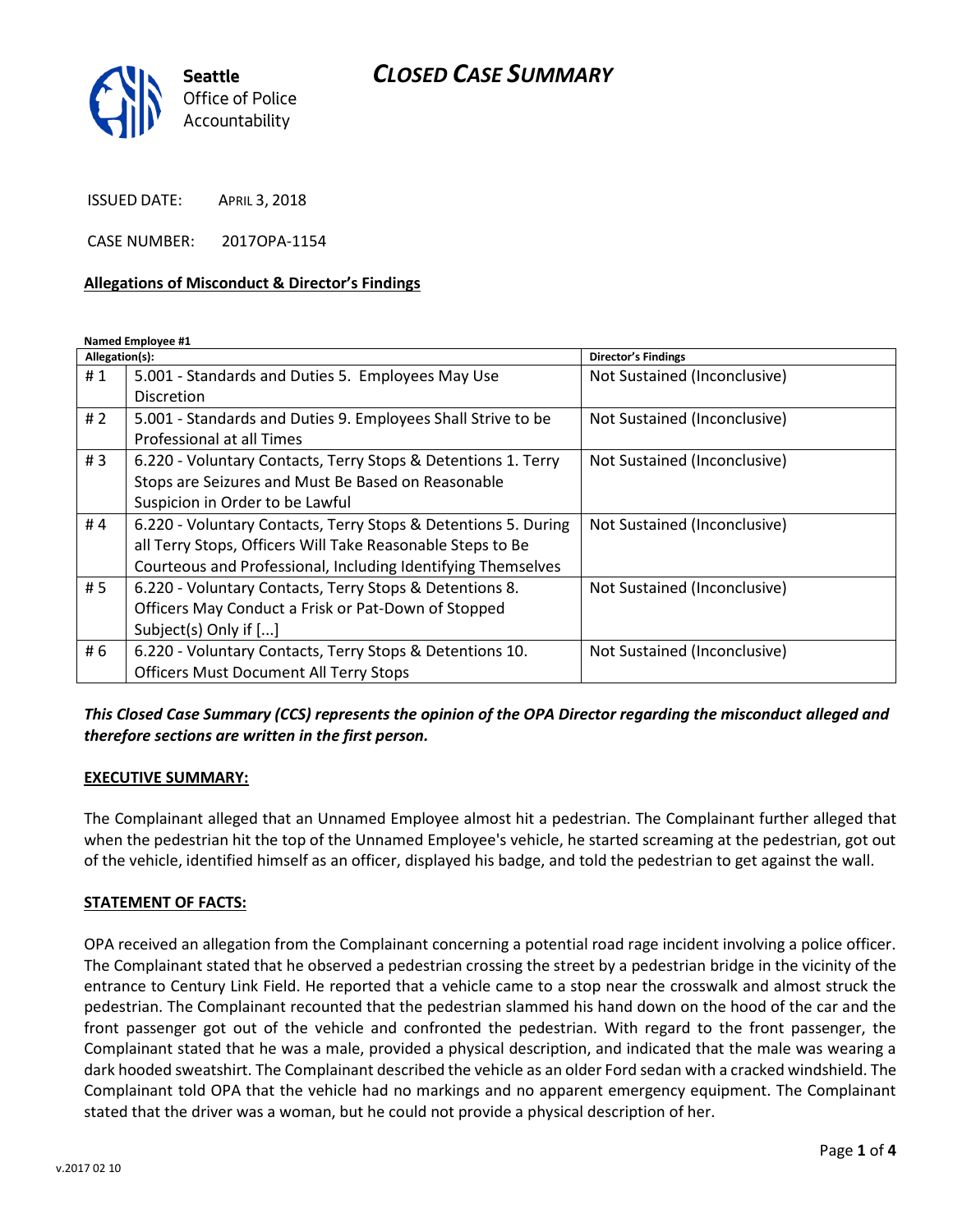



OPA CASE NUMBER: 2017OPA-1154

The Complainant stated that the male pulled some sort of badge from his pocket and told the pedestrian that he was the "police." The Complainant described the badge as round and silver but did not recount seeing any markings on it. Aside from the badge in his hand, the Complainant did not see any other police equipment on the male. The male then told the pedestrian to get against the wall. The Complainant told OPA that he observed the male perform a patdown of the pedestrian. The Complainant stated that he heard the male state that he should "take [the pedestrian] to jail." He described the male as looking around nervously at other pedestrians. The Complainant told OPA that the male then drove away from the scene. According to the Complainant, the stop and detention lasted approximately one minute. The pedestrian then walked away. The Complainant did not know the pedestrian and could not identify him or provide a physical description.

During its investigation, OPA conducted a search of the Department's Record Management System to determine whether there were any reported incidents that matched the Complainant's allegations. No records were found. In addition, OPA received no other complaints regarding this matter.

OPA conducted two further follow-up conversations with the Complainant to try to learn more information concerning this incident. OPA asked the Complainant if he could describe the buildings and other surroundings in the area of the incident. The Complainant later informed OPA that he reviewed the location using Google Maps, but that he could not pinpoint the location of occurrence. OPA also asked the Complainant whether he remembered observing any CCTV cameras in the vicinity of the incident and the Complainant stated that he did not recall.

Lastly, the OPA investigator assigned to this case did a walkthrough of the general area of the incident to determine whether there was a location that could be found that matched that described by the Complainant and whether there were any CCTV cameras that might have captured the incident. This search had negative results.

#### **ANALYSIS AND CONCLUSIONS:**

### **Named Employee #1 - Allegations #1** *5.001 - Standards and Duties 5. Employees May Use Discretion*

As indicated in SPD Policy 5.001-POL-5, "[e]mployees are authorized and expected to use discretion in a reasonable manner consistent with the mission of the department and duties of their office and assignment." This policy further states that "[t]he scope of discretion is proportional to the severity of the crime or public safety issue being addressed." (SPD Policy 5.001-POL-5.)

If the situation described by the Complainant occurred and a SPD officer effectuated a Terry stop, pat-frisk, and detained the pedestrian against a wall, as well as threatened the pedestrian, this conduct would have been outside of policy, outside of the Department's expectations of its officers' conduct – whether the officer was on or off-duty, and would have constituted an abuse of the officer's discretion.

However, as indicated above, OPA, despite its best efforts, could not determine when and where this incident occurred, who the male perpetrator was, and whether that individual was actually a police officer. As such, I recommend that this allegation be Not Sustained – Inconclusive.

## Recommended Finding: **Not Sustained (Inconclusive)**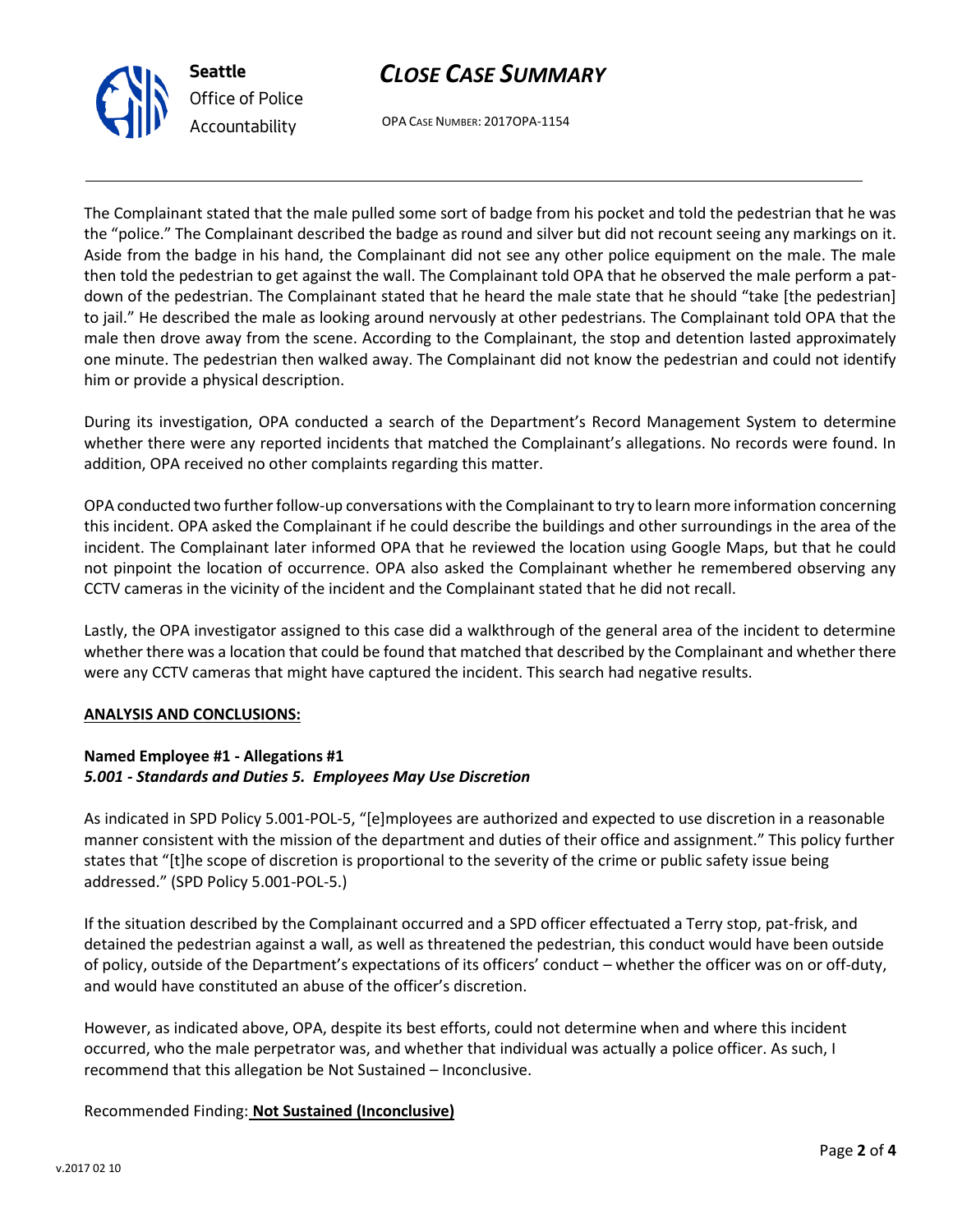

# **Named Employee #1 - Allegation #2** *5.001 - Standards and Duties 9. Employees Shall Strive to be Professional at all Times*

SPD Policy 5.001-POL-9 requires that SPD employees "strive to be professional at all times." The policy further instructs that "employees may not engage in behavior that undermines public trust in the Department, the officer, or other officers." (SPD Policy 5.001-POL-9.)

The conduct described by the Complainant would have absolutely been unprofessional and contrary to Department policy. Again, as discussed above, OPA could not determine who the male perpetrator was and whether this individual was actually a police officer. As such, I recommend that this allegation be Not Sustained – Inconclusive.

Recommended Finding: **Not Sustained (Inconclusive)**

### **Named Employee #1 - Allegation #3**

**Seattle**

*Office of Police Accountability*

# *6.220 - Voluntary Contacts, Terry Stops & Detentions 1. Terry Stops are Seizures and Must Be Based on Reasonable Suspicion in Order to be Lawful*

SPD Policy 6.220-POL-1 stands for the proposition that Terry stops are seizures of an individual and, as such, must be based on reasonable suspicion in order to be lawful. SPD Policy defines a Terry stop as: "A brief, minimally invasive seizure of a suspect based upon articulable reasonable suspicion in order to investigate possible criminal activity." (SPD Policy 6.220-POL-2(b).) SPD Policy further defines reasonable suspicion as: "Specific, objective, articulable facts, which, taken together with rational inferences, would create a well-founded suspicion that there is a substantial possibility that a subject has engaged, is engaging or is about to engage in criminal conduct." (*Id*.) Whether a Terry stop is reasonable is determined by looking at "the totality of the circumstances, the officer's training and experience, and what the officer knew before the stop." (*Id*.) While "[i]nformation learned during the stop can lead to additional reasonable suspicion or probable cause that a crime has occurred, it "cannot provide the justification for the original stop." (*Id*.) Lastly, officers are required to inform the detainee of the reason for the detention as early on in the contact as safety permits. (SPD Policy 6.220-POL-5.)

Based on the facts relayed by the Complainant, I do not believe that there would have been reasonable suspicion warranting the stop and detention of the pedestrian. As such, if an officer engaged in this conduct, it would have been in violation of policy. However, for the reasons articulated above, I recommend that this allegation be Not Sustained – Inconclusive.

Recommended Finding: **Not Sustained (Inconclusive)**

#### **Named Employee #1 - Allegations #4**

# *6.220 - Voluntary Contacts, Terry Stops & Detentions 5. During all Terry Stops, Officers Will Take Reasonable Steps to Be Courteous and Professional, Including Identifying Themselves*

SPD Policy 6.220-POL-5 requires that, during Terry stops, officers will take reasonable steps to be courteous and professional. This includes providing the following information: the officer's name, rank, the reason for the stop, and whether and how the stop is being recorded. (SPD Policy 6.220-POL-5.) This information must be provided as early in the stop as feasible when taking into account any safety considerations.